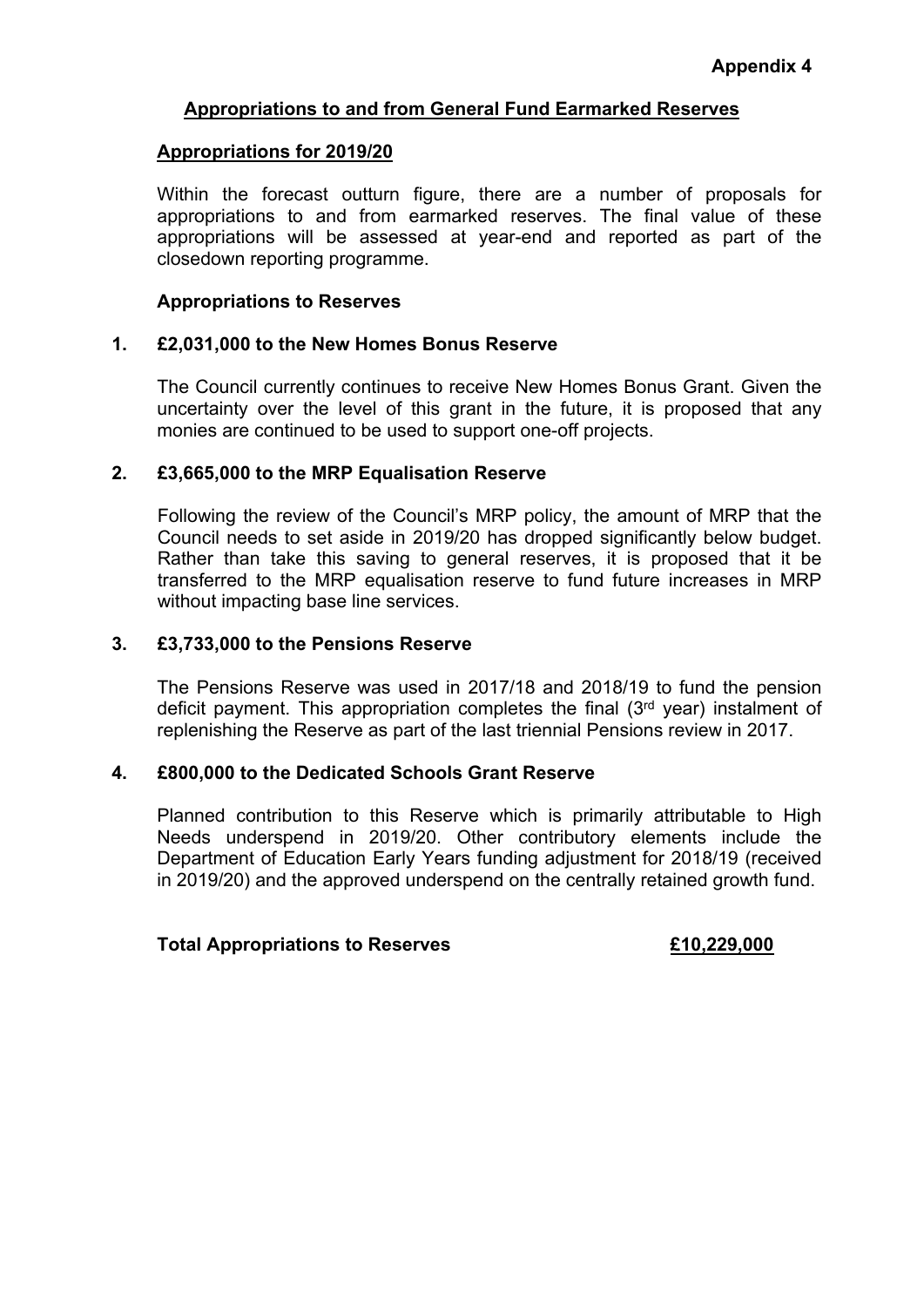## **Appropriations from Reserves**

## **5. £3,014,000 from the Business Transformation Reserve**

To fund a number of one-off investments identified as part of the approved 2019/20 budget.

## **6. £5,574,000 from the Capital Reserve**

This is to fund a number of approved capital projects in 2019/20.

## **7. £36,000 from the Elections Reserve**

In line with the purpose that this reserve was set up, £36,000 will be released in 2019/20 in support of the costs of the Borough elections in May 2019.

## **8. £500,000 from the Interest Equalisation Reserve**

To compensate for an in year change to regulation regarding income recognition.

## **9. £200,000 from the Schools Improvement Reserve**

To fund approved and planned investment into Schools Improvement

# **10. £835,000 from the New Homes Bonus Reserve**

To fund the work required to progress the development of an approved Local Plan.

# **11. £100,000 from the Supporting People Reserve**

To fund additional demand created within approved supported housing contracts in 2019/20.

# **12. £300,000 from the Welfare Reform Reserve**

To fund on-going approved work around welfare reform and housing benefit subsidy arrangements for 2019/20.

# **13. £2,000,000 from the Children's Social Care Reserve**

To fund additional investment into Children's Social Care and support in-year service demand pressures for 2019/20.

### **14. £350,000 from the Social Fund Reserve**

To continue to fund the approved on-going work of the Essential Living Fund Team in 2019/20.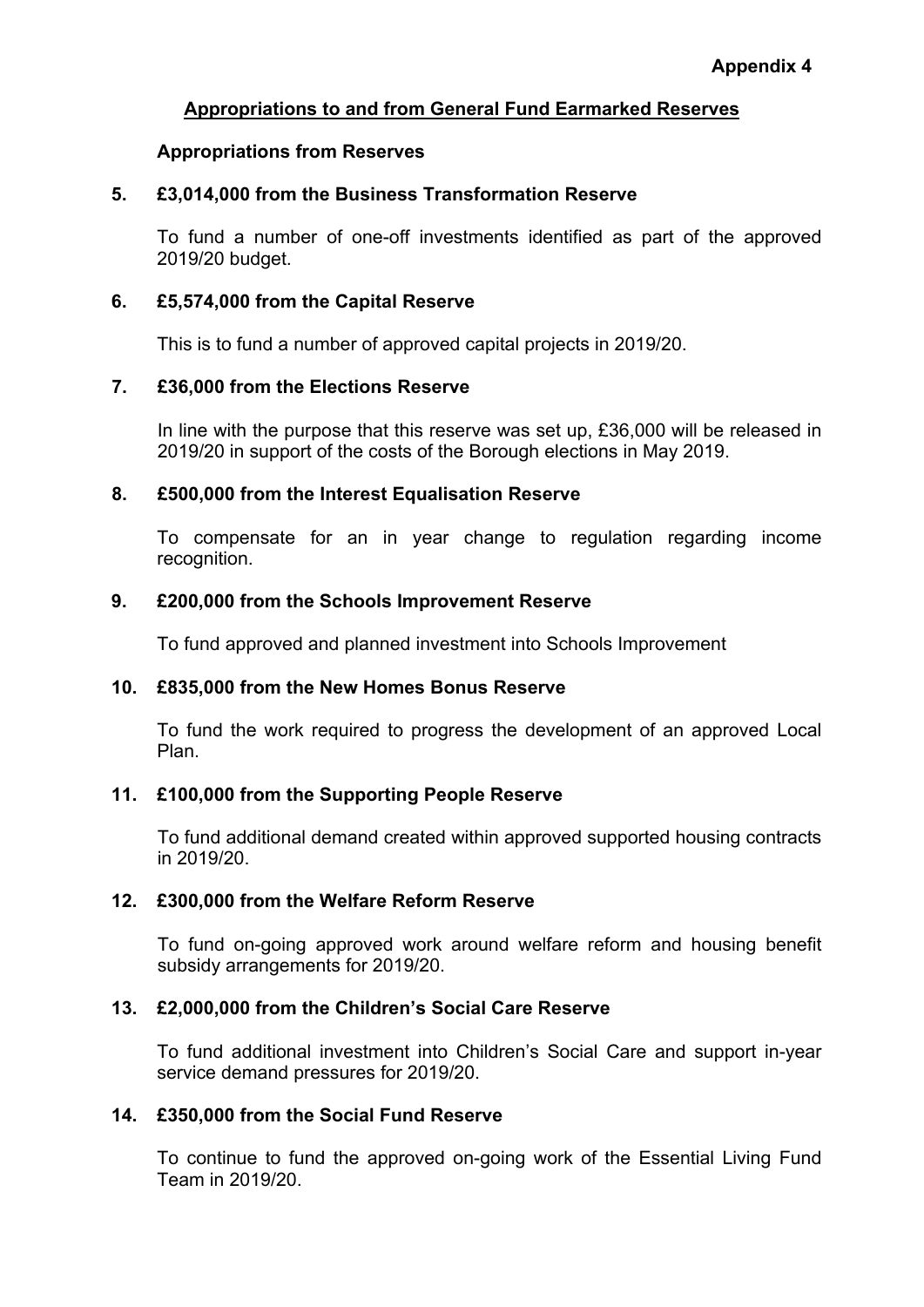## **15. £1,000 from the Waste Reserve**

This is to equalise the impact of the saving being delivered over the life of the new waste collection contract.

### **16. £753,000 from the General Grants Reserve**

In accordance with proper accounting practice, grants received in 2018/19, but not used, were carried forward into 2019/20 via the use of earmarked reserves. This appropriation represents the release of some of those funds to support the approved and eligible grant related expenditure.

## **17. £133,000 from the Public Health Reserve**

In accordance with proper accounting practice, public health grant received in 2018/19, but not used, was carried forward into 2019/20 via the use of earmarked reserves. This appropriation represents the release of some of those funds to support the approved and eligible public health expenditure.

## **Total Appropriations from Reserves £13,796,000**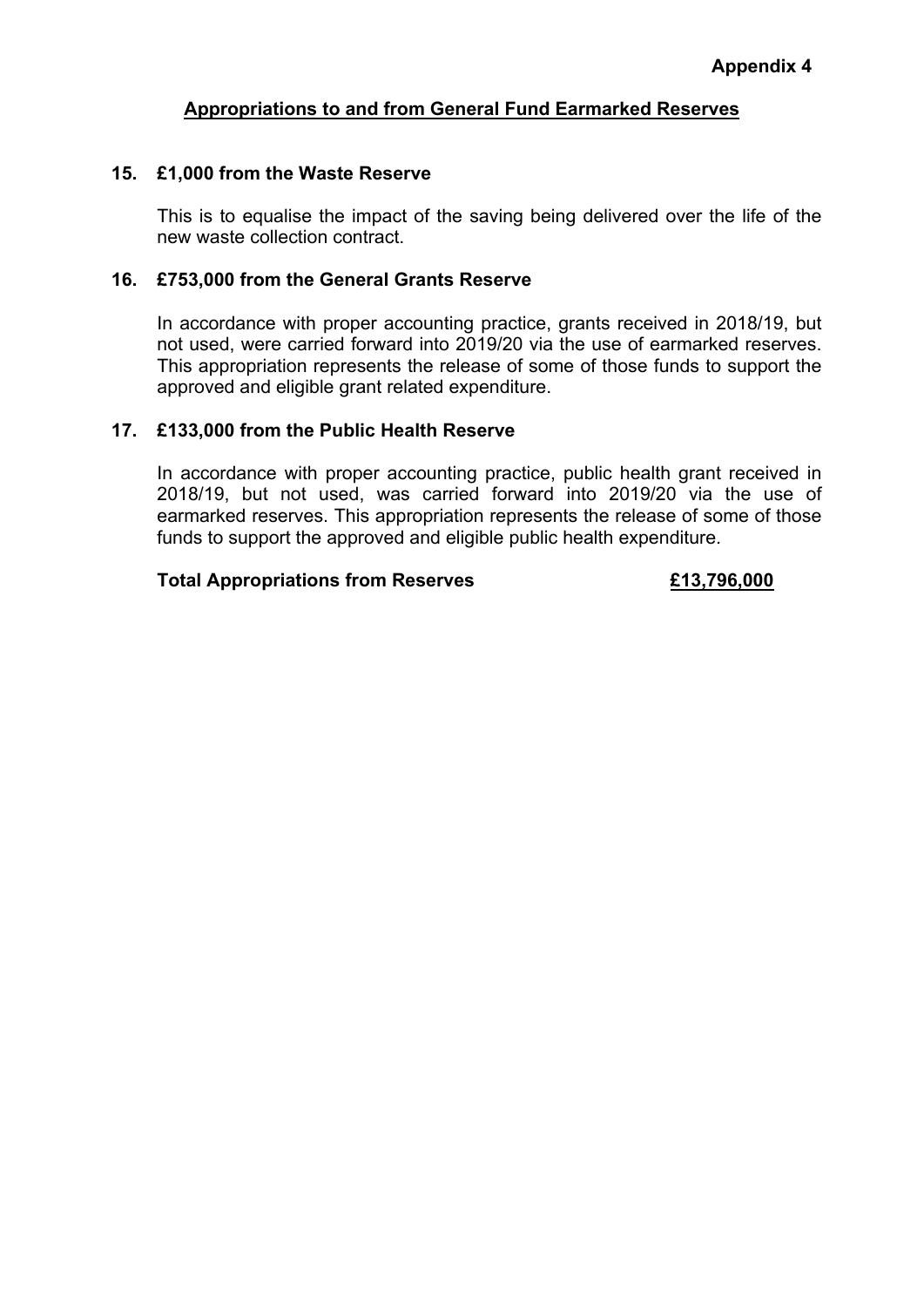# **Appropriations for 2020/21**

The proposed appropriations to and from earmarked reserves included within the 2020/21 budget are:

## **Appropriations to Reserves**

## **1. £1,370,000 to the New Homes Bonus Reserve**

The Council currently continues to receive New Homes Bonus Grant. Given the uncertainty over the level of this grant in the future, it is proposed that any monies are continued to be used to support one-off projects.

## **2. £2,000,000 to the Pensions Reserve**

This appropriation provides some flexibility by beginning to rebuild the Pensions Reserve in order to ensure that the Council has sufficient provision to cope with future pension fund evaluations.

# **Total Appropriations to Reserves £3,370,000**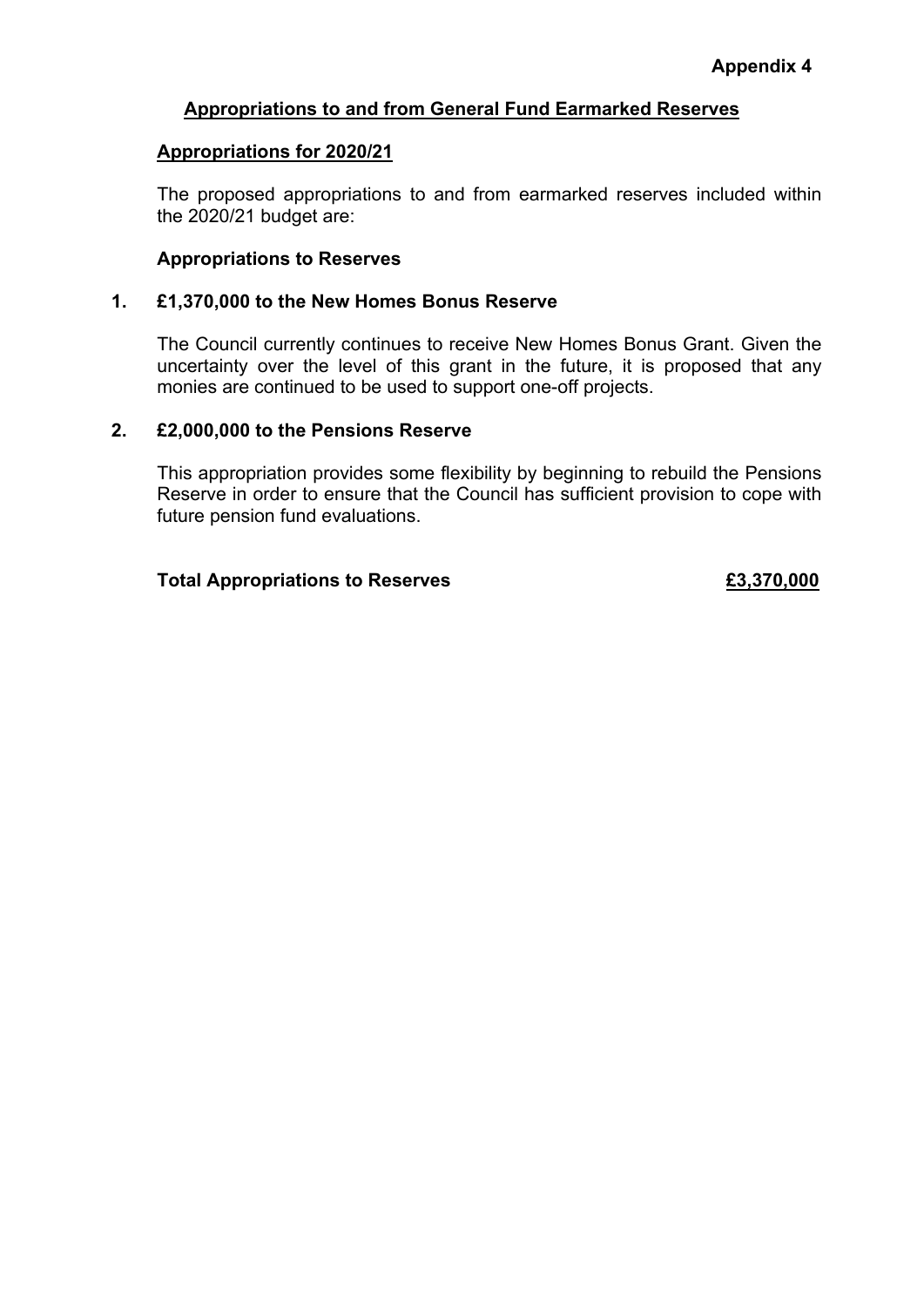## **Appropriations from Reserves**

## **1. £815,000 from the Business Transformation Reserve**

To fund a number of one-off investments proposed as part of 2020/21 budget package.

## **2. £363,000 from the Capital Reserve**

To fund a number of capital projects proposed as part of the 2020/21 budget package.

## **3. £200,000 from the Schools Improvement Reserve**

To fund proposed investment into Schools Improvement for 2020/21.

## **4. £560,000 from the New Homes Bonus Reserve**

To fund a number of proposed one-off investments during 2020/21.

## **5. £350,000 from the Social Fund Reserve**

To fund the proposed on-going work of the Essential Living Fund Team in 2020/21.

# **6. £36,000 from the Elections Reserve**

In line with the purpose that this reserve was set up, £36,000 will be released in 2020/21 in support of the costs of staging the Borough elections in May 2020.

# **7. £250,000 from the Outcome Delivery Reserve**

This is to fund proposed interventions in 2020/21 which will provide better improve outcomes in line with our 2050 ambitions.

# **8. £945,000 from the Interest Equalisation Reserve**

This is to smooth the impact in 2020/21 of the increases in the interest budgets as a result of the financing of the capital investment programme.

# **9. £918,000 from the MRP Equalisation Reserve**

This is to smooth the impact in 2020/21 of the increases in MRP that the Council needs to set aside as a result of the proposed capital investment programme.

### **10. £4,350,000 from the Pensions Reserve**

This is to fund the prepayment of pension deficit contributions and thereby securing savings over the three year actuarial review period.